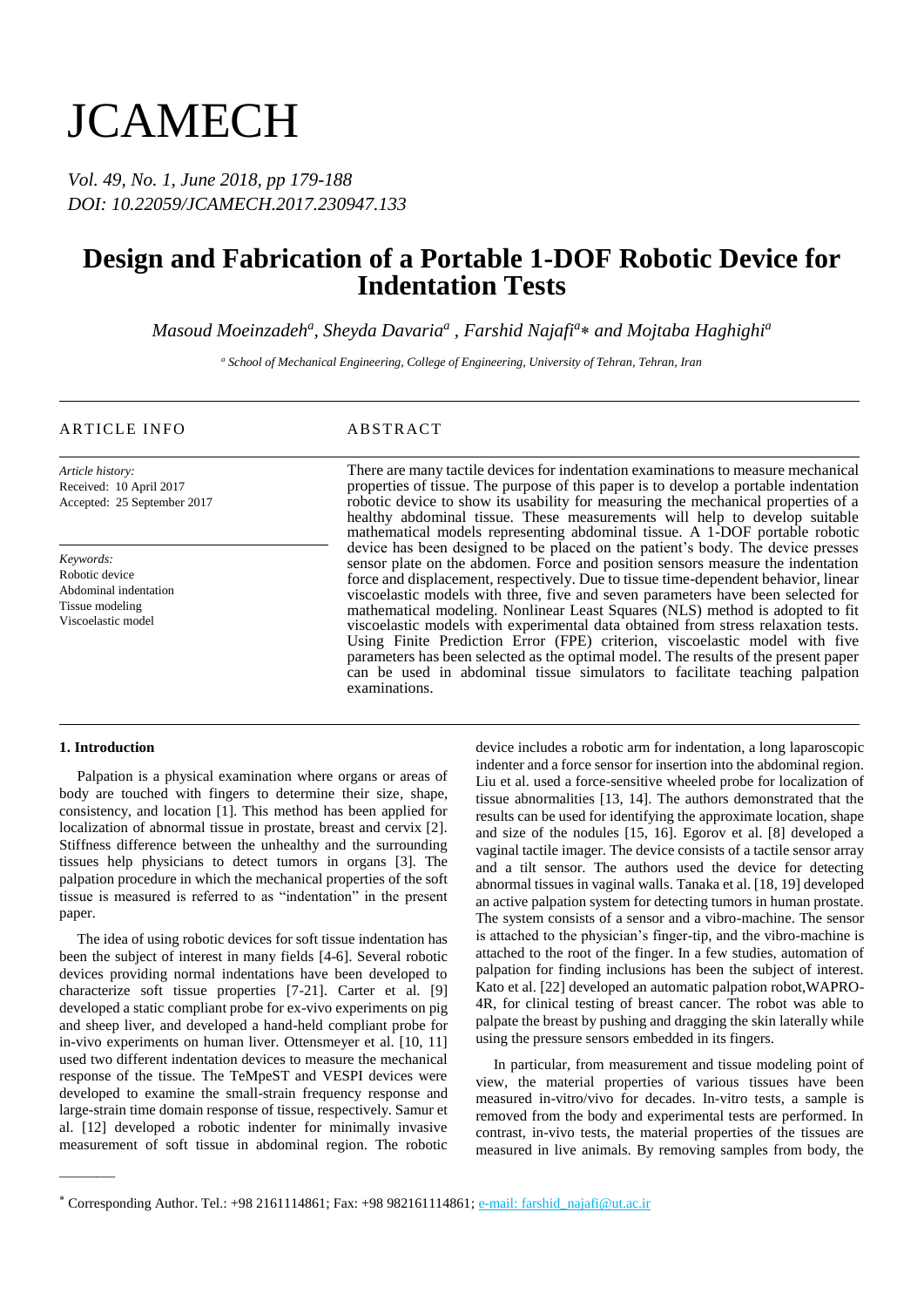tissue's mechanical properties may change drastically due to the factors such as temperature, hydration and loss of blood pressure [3]. Knowing these issues, it is more desirable to measure the mechanical properties of the tissues in live animals within their body. Experimental results reveal that elastic models provide only a rough approximation of the tissue behavior, mainly due to tissue time-dependent behavior [23, 24]. Viscoelastic models are timedependent, and considered as a suitable option for tissue modeling. Many studies have focused on measuring and modeling the mechanical properties of living tissues. Farshad et al. [25] investigated the material properties of the pig kidney with a fourparameter viscoelastic model based on uniaxial tension tests on invitro samples. Davis et al. [26] developed a two-dimensional mathematical model for the pig spleen tissue from uniform compression tests by using a large-area indenter. The results showed that the mechanical properties of the tissue could be modeled as a nonlinear elastic membrane with an exponential stress-strain law. Liu et al. [27] developed a nonlinear viscoelastic model to represent the material properties based on a stress relaxation test.

In these studies, only the mechanical properties of a single tissue have been investigated. However, to the best of our knowledge, none of the above mentioned studies have used indenting devices to measure and model the mechanical properties of the abdominal tissue. A combination of skin, fat, muscles and internal organs makes the mechanical behavior of the abdominal tissue an interesting topic for investigation. Therefore, the purpose of this paper is to develop a portable indentation robotic device to measure the mechanical properties of the healthy abdominal tissue. These measurements help to develop suitable mathematical models which best fit the measured data.

In this paper, the detailed design of the robotic indentation device is presented. The proposed design has a set of specifications which makes it suitable for abdominal indentation. The device has one degree of freedom (DOF) where a cable mechanism is used to move the sensor plate. Mechanical properties of tissue can be calculated by measuring the contact force and the tissue deflection while pressing the sensor plate against the abdominal tissue. Mathematical models, experimental procedure, and the identification algorithm for determining the mechanical properties are described in the following sections. Finally, a suitable viscoelastic model using model validation method has been selected

#### **2. Material and Methods**

#### *2.1. System Design*

#### *2.1.1. Design Requirements*

The following factors are considered in the design of the robotic device for abdominal indentation task.

1. The device should be portable that can be handled and manipulated by an operator, Therefore, the weight of the device should be lower than 1 kg.

2. The power train of the device should be back-drivable in a way that patient's involuntary motions such as breathing can push back the device end-point.

3. The end-point of the device should have a linear stroke as much as 35mm to perform shallow indentation tests.

4. The power train of the device should be backlash-free not to deteroriate the relationship between the position of the end-point

and the rotational motion of the actuator. This can adveresely affect the force-displacement measurements.

5. The end-point of the device should be equipped with a force sensor to directly measure the contact force between the device end-point and the abdominal tissue.

#### 2.1.2. Developing the Basic Structure of the Device

There are various mechanisms which convert the rotary motion of an electric motor into a linear motion of an end-point. Rackand-pinion, ball-screw and cable mechanism are the candidates to do this task. Both rack-and-pinion and ball-screw mechanisms are heavier than cable mechanisms. Moreover, back-driveability of the device end-point can be disrupted if ball-screw mechanism is used. Additionally, the cable mechanism can be implemented to provide a backlash-free power train.

#### *2.1.3. Abdominal Indentation Device*

A 1-DOF robotic device has been designed to be placed on the patient's body. The device presses the sensor plate on the abdomen (Figure 1). The force and position sensors measure the indentation force and the displacement of the abdominal tissue, respectively. The device is portable and can be handled easily.



**Figure 1**. Basic design of tactile device: (a) sensor plate; (b) abdomen

The power train of the device includes a DC motor and a cable drive system. The rotational motion of the motor is converted into the sliding motion of the device end-point by the cable drive. The cable drive system consists of a driver pulley, guiding pulleys, tightening pulley, a miniature cable loop and a slider (Figure 2). Figure 3 represents the detailed path of the cable. One side of the cable is fixed to the slider and the other side moves freely through the slider. In order to form a backlash-free friction drive, the driver pulley is threaded and the cable is wrapped around the pulley. The two other ends of the cable are terminated on the tightening pulley.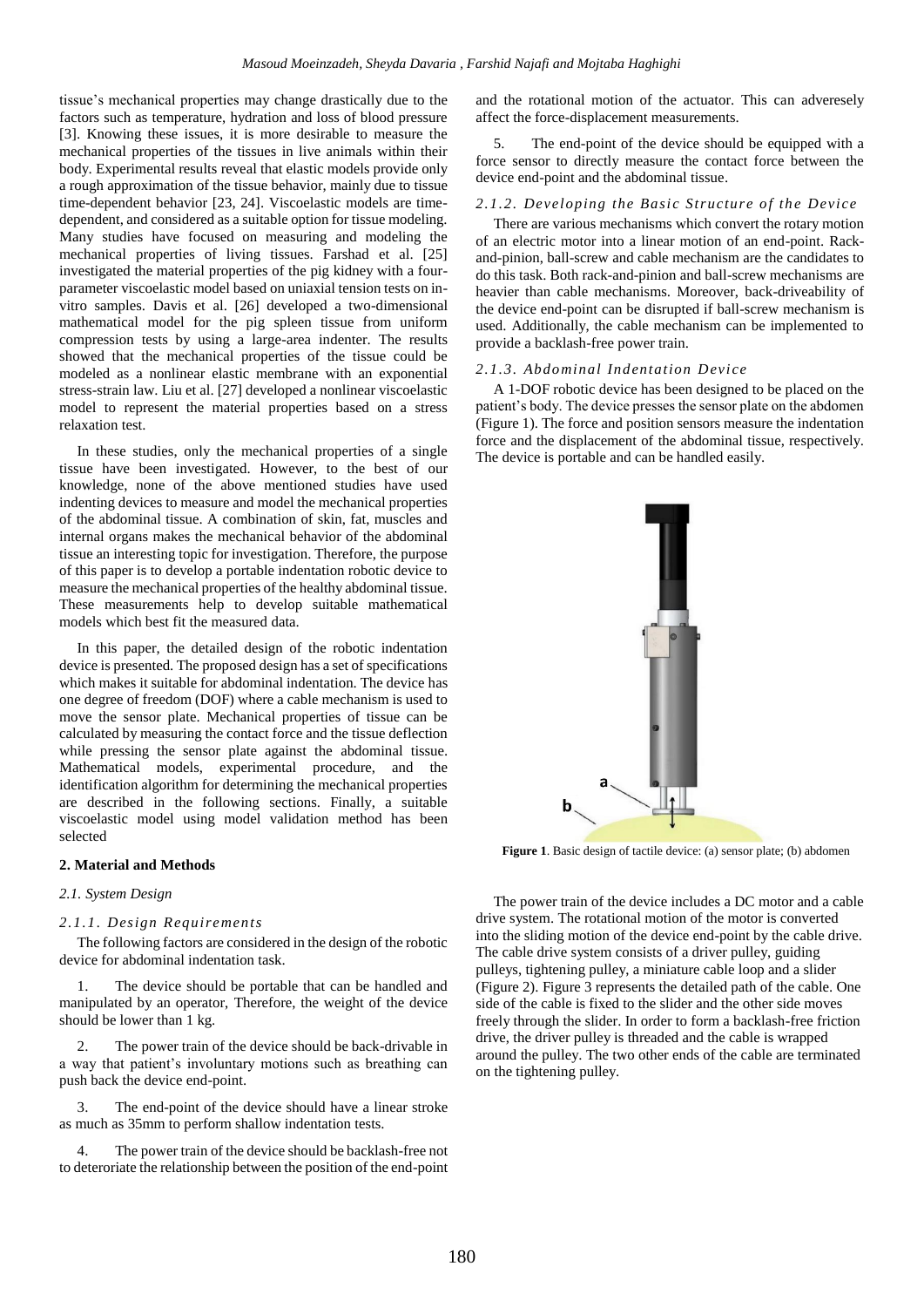

**Figure 2**. Power train of device: (a) gearbox; (b) guiding pulleys; (c) driver pulley; (d) DC motor; (e) cable drive system; (f) tightening pulleys; (g) miniature cable loop; (h) slider, (k) encoder



Figure 3. Detailed view of cable drive system: (a) moving free side; (b) fixed side



**Figure 4.** Driver pulley assembly in spool housing: (a) driver pulley; (b) spool shaft; (c) miniature ball bearing; (d) DC motor; (e) spool housing

The driver pulley is fixed to the shaft of the gearbox and its rotational motion is decoupled from the spool housing by miniature ball bearings placed inside the housing (Figure 4). Therefore, the actuator can rotate the driver pulley and the cable

loop. In order to form a backlash-free friction drive, the driver pulley is threaded and the cable is wrapped around the pulley (Figure 4). Two or three wrap can prevent the cable from slippage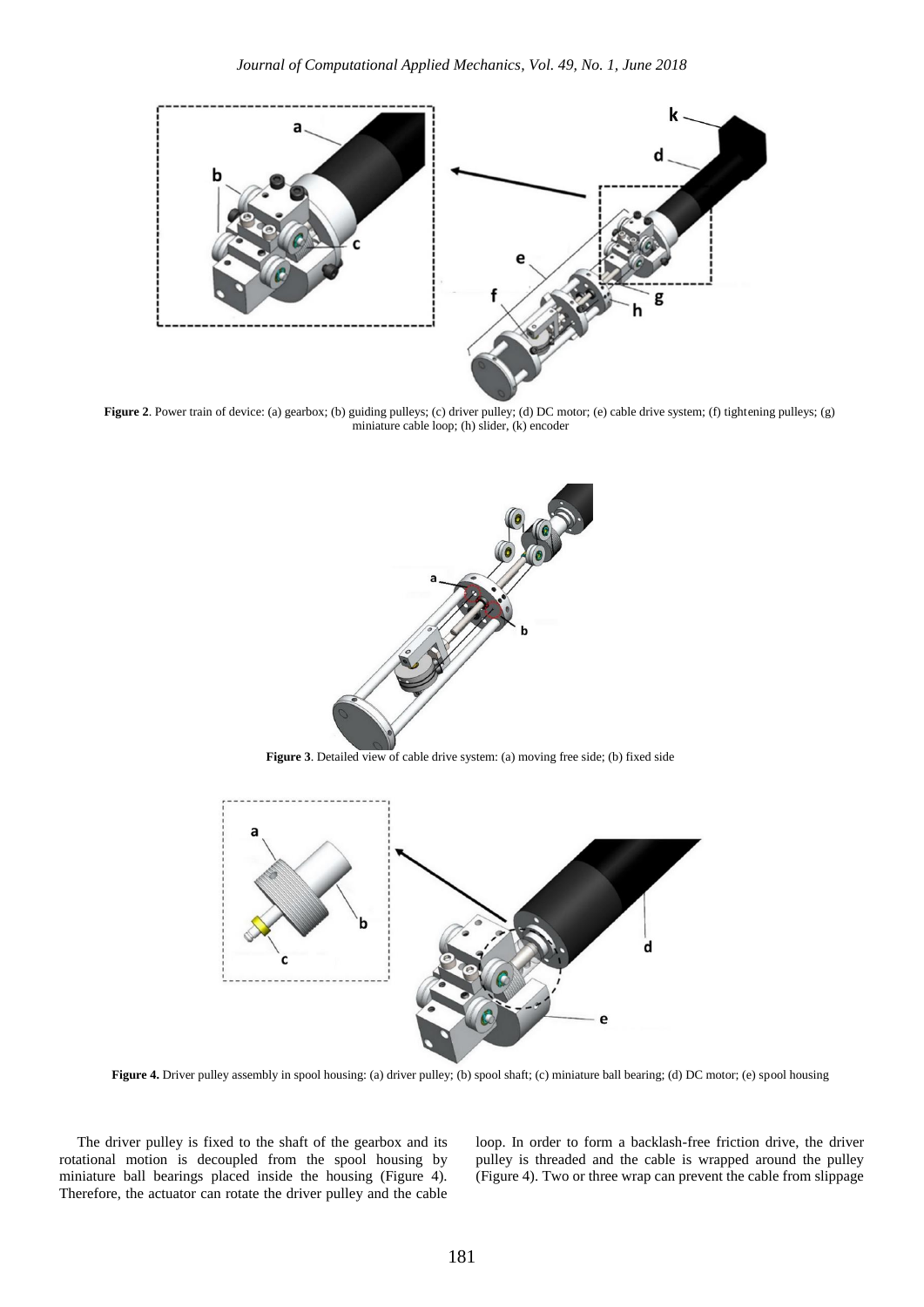on the pulley since the ratio of the high to low tension sides increases exponentially with the cable wrap angle.



**Figure 5.** Inner parts of device: (a) pulley block; (b) linear ball bearing; (c) nut and bolt mechanism; (d) tightening; (e) tightening pulley; (f) sensor plate; (g) guiding rods; (h) pushing rods

In order to provide a low friction movement for the slider, linear ball bearings are used (Figure 5). Guiding rods are connected to the pulley block from one end and to the tightening plate from the other end. The slider's stroke is 50 mm which makes the device appropriate for performing abdominal indentation. Slider's linear motion is transferred to the sensor plate by pushing rods to generate the indentation motion of the device. The distance between the driver and tightening pulleys adjusts the tension in the cable by using the nut and bolt mechanism (Figure 5).

#### *2.1.4. Force and Torque Relations*

The relationship between torques and positions of the power train is shown in (Figure 6). Motor torque and angular position,  $\tau_m$ and  $\theta_m$ , are converted into output force and sensor plate position, *F* and *r*, respectively.

$$
\tau_m = F \frac{d_p}{2N\eta} \tag{1}
$$

$$
r = d_p \frac{\theta_m}{2} \tag{2}
$$

where  $d_n$ , N and  $\eta$  are driver pulley diameter, gearbox ratio and gearbox efficiency, respectively. In the present design, in order to create a frictional connection between driver pulley and the cable, the cable is wrapped a few times around the driver pulley connected to the motor shaft. Friction increases exponentially with the cable wrap angle according to the following equation.

$$
\frac{T_1}{T_2} = e^{\mu \gamma_r} \tag{3}
$$

Where  $T_1$  is the high tension side,  $T_2$  is the low tension side,  $\mu$ is the coefficient of friction and  $\gamma_r$  is the cable wrap angle. Whereas, the tangential frictional force is proportional to the normal force multiplied by the coefficient of friction  $\mu$ . The Eq. (3) holds for the case of impeding slip. To prevent one side of the cable from slacking, cable pretention is required. To ensure that the cable does not slip, two ends of the cable are terminated on the driven pulley [28]. The motor torque and tension of the cable are related as follows:

$$
\tau_m = 0.5 \, d_p (T_1 - T_2) \tag{4}
$$



**Figure 6.** Forces and torques in cable drive system

#### *2.1.5. Device Prototype*

Figure 7 shows the prototype of the device. A Maxon permanent magnet DC motor (Maxon RE 25, 10 Watt) with a planetary gearhead (GP26B, reduction ratio: 4.4:1) has been selected as the device actuator. During the experiments, the maximum force exerted on the tissue is recorded as 9 N [29]. In the present design, driver pulley diameter,  $d_n$ , gearbox ratio, N, gearbox efficiency,  $\eta$  and the maximum recorded force,  $F$ , are 22 mm, 4.4, 0.84, and 9 N, respectively. Using Eq. (1) and the selected parameters, output motor torque,  $\tau_m$ , is 26.7 mN.m which is lower than the continuous torque of the selected motor. The motor is equipped with an encoder (HEDL 5540, 500 CPT). Eq. (2) describes the relationship between the motor rotation/ encoder data,  $\theta_m$ , and the sensor plate position, r. In order to measure the contact force between the sensor and the abdominal tissue during the indentation, a peizoresistive-based force sensor (Honeywell FS03) has been used. The maximum measurable force for the force sensor is 15 N. The device weight and dimensions are 600 gr and 270×40 mm, respectively, which makes it suitable as a portable indentation device.



Figure 7. Prototyped device: (a) mechanism prototype; (b) device with cover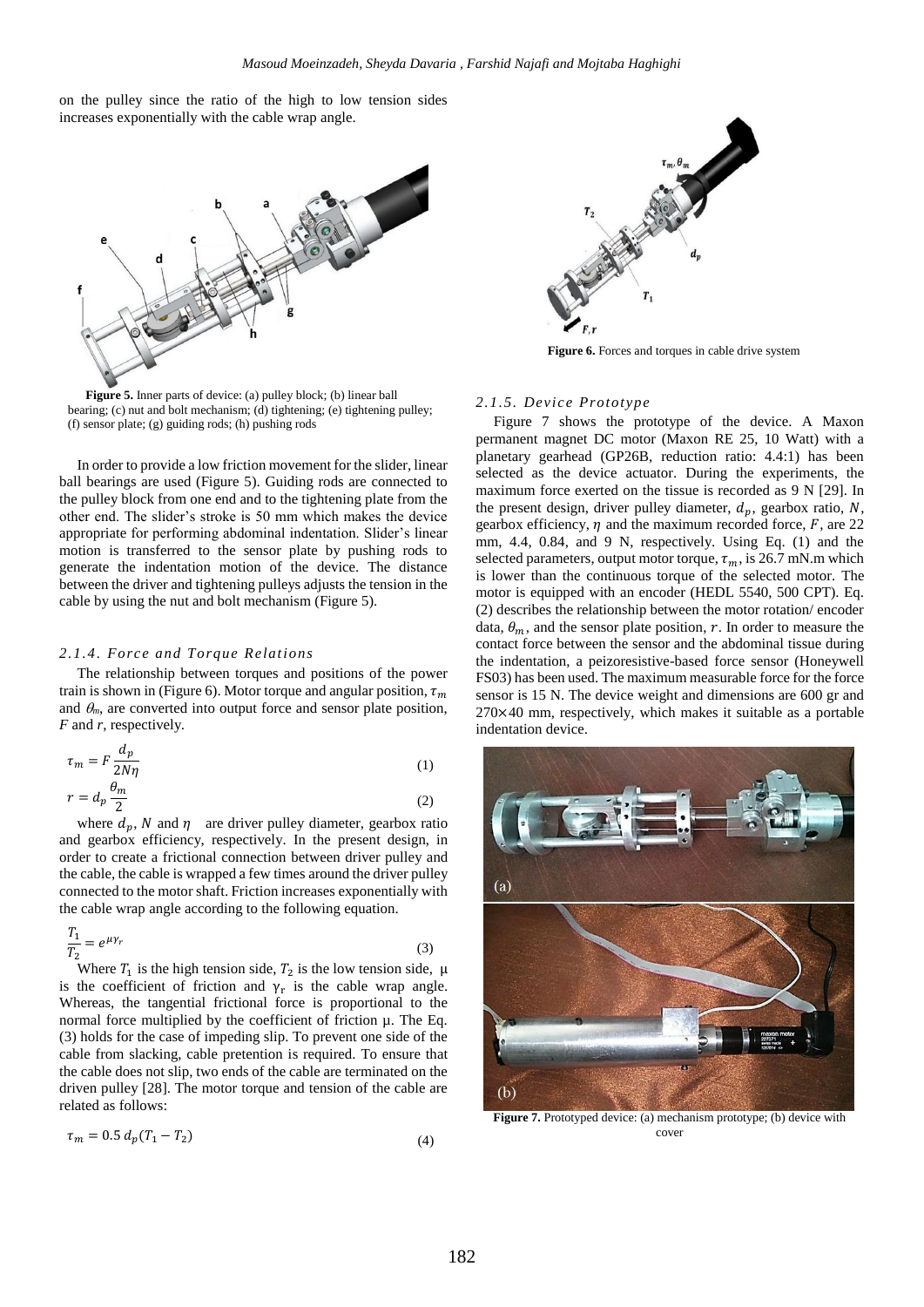#### *2.1.6. Device Calibration*

For calibrating the encoder, the distance travelled by the tip of the device was measured by a caliper, and was compared with the number of output pulses of the encoder. For force sensor calibration, the output voltage of the force sensor is measured when 0.2, 0.5 and 1 kg standard loads are applied to the sensor. The output voltage of the force sensor is amplified by an op-amp where the offset voltage of the op-amp is eliminated by using a potentiometer.

#### *2.2. Tissue Modeling*

In this section, the capability of the indentation device in conducting experiments on human abdomen is demonstrated as a proof-of-concept rather than a source for precise values of tissue properties.

#### *2.2.1. Viscoelastic Modelling*

A viscoelastic material exhibits both elastic solid-like, and viscous fluid-like behaviors, which are modeled by a spring and dashpot, respectively. These materials continue to deform when they are under a constant force (creep) and continue to relax when they are under a constant displacement (stress relaxation). They exhibit hysteresis when they are under cyclic load where the loading phase is different from the unloading one [30].

The mechanical behavior of the biological soft tissue is timedependent and nonlinear. A full description of the mechanical response of the soft tissue to loads requires a nonlinear viscoelastic model, which is built on a firm theoretical and physical foundation. Existing models require a large number of material constants [31]. Nonlinear springs and dashpots can be used for models representing the nonlinear viscoelastic properties of the materials such as soft tissues. However, nonlinear viscoelastic models are used whenever stress/strain lies in the nonlinear region of viscoelasticity. On the other hand, linear models can readily model the material behavior when stress/strain lies in the linear viscoelastic region. In this study, the level of stress or strain is low and linear models can therefore be employed [32].

A model that predicts the time-dependent behavior of the soft tissue from a simple experiment is needed; preferably, the terms in the model should be few in number and should not be timedependent so that they can be easily obtained. Linear viscoelastic models are presented in different order. Increasing the complexity (order) of the model causes a better prediction of the behavior of the soft tissue in cost of computational load [24]. The Standard Linear Solid (SLS) model, as shown in Figure 8, is the simplest model that has both creep and stress relaxation response which resemble real materials. In this model, a linear spring,  $E_1$ , and a linear dashpot,  $\mu_1$ , are connected in series and another linear spring,  $E_0$ , is connected in parallel [24]. In this paper, the SLS model is called three-element model, where three unknown parameters needed to be calculated.



**Figure 8.** Maxwell form of SLS model

For consistency with the rest of other research papers [33-35], higher order models are considered with addition of linear springs and linear dashpots. A linear spring-dashpot, in series, should be added to the lower order model, in parallel, which creates Double Maxwell-arm Wichert (DMW) and Triple Maxwell-arm Wichert (TMW) models (Figure 9) [24]. In this paper, the SLS, DMW and TMW models are evaluated to find out which model represents the abdominal behavior in indentation tests, properly.



**Figure 9. (a)** Double Maxwell-arm Wichert (DMW) model; (b) Triple Maxwell-arm Wichert (TMW) model

#### *2.2.2. Mathematical Model of Indentation Te st*

Analytical equations for characterization of tissue under indentation are desirable. The analytical equation describing the total normal load needed to indent to a specific depth on a viscoelastic sample test material, here is abdomen, is given as Eq. (5) [24]. In this paper, the test materials are assumed to be incompressible, since most living tissues can be considered as incompressible material under indentation [24]. Therefore, the Poisson's ratio, ν is considered as 0.5.

$$
F(t) = \frac{20Rd}{1 - v^2} E_v(t) = \frac{8R\Omega d}{3} E_v(t)
$$
 (5)

where  $F(t)$  N denotes the compression force, and  $E_v(t)$  N/m<sup>2</sup> expresses the relaxation modulus and depends on the order of the model.  $R = 0.002$  m and  $d = 0.015$  m are the radius of the indentation tip, and the indentation depth, respectively.  $\Omega$  can be written as [24]:

$$
\Omega = (1 + 1.33p + 1.283p^2 + 0.769p^3 + 0.0975p^4) \tag{6}
$$

where  $p = \frac{\sqrt{Rd}}{h}$  and h in meters denotes the thickness of the  $\lim_{h \to \infty} \frac{h}{h}$  model, the equation for the relaxation modulus,  $E_v$  is:

$$
E_{\nu}(t) = E_0 + E_1 e^{\frac{-t}{\tau_1}}
$$
\n(7)

Where  $t$  in Eq.(7) is in seconds, and is called relaxation time constant in seconds. In linear viscoelastic models,  $\tau$  can be related to the decaying time of the mechanical response of the material. Large relaxation times are related to slowly decaying responses or small applied strain rates. Small relaxation times are related to fast decaying responses or high applied strain rates. In a phenomenological sense, this time constant may be thought of as characteristic relaxation time of the material. The relaxation modulus for the DMW and TMW models can be written as follows. For the DMW model we have:

$$
E_{\nu}(t) = E_0 + E_1 e^{\frac{-t}{\tau_1}} + E_2 e^{\frac{-t}{\tau_2}}
$$
\n(8)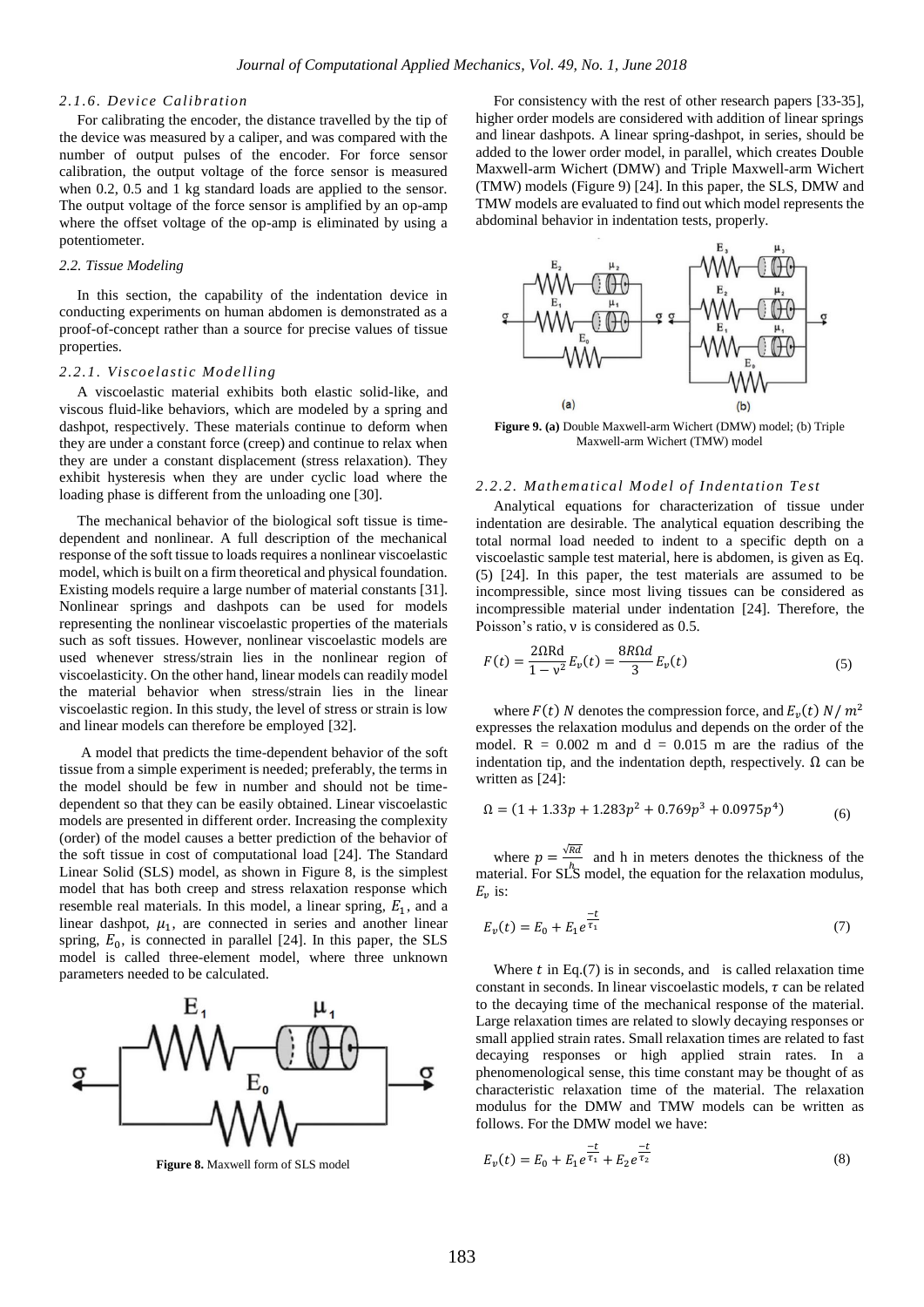And for the TMW model we have [32]:

$$
E_{\nu}(t) = E_0 + E_1 e^{\frac{-t}{\tau_1}} + E_2 e^{\frac{-t}{\tau_2}} + E_3 e^{\frac{-t}{\tau_3}}
$$
(9)

#### *2.3. Experimental Method*

#### *2.3.1. Indentation Test Setup and Proc edure*

The experimental setup is illustrated in Figure 10 which includes the indentation device, interface board, a power supply, and a laptop. Indentation test was done on the left lumbar region of the abdomen using the proposed device (Figure 11). In order to perform the indentation, the tactile device must be tangent to the surface of the abdomen where h is selected as 0.025 m. Immediately after the initial contact, the tip started to indent a given depth,  $d = 1.5$  cm, into the abdomen at a relatively high velocity,  $V = 1$  cm/s, to simulate the step input without causing vibration in the test region. After reaching the desired depth, the position of the indentation tip was fixed for a given amount of time,  $t = 350$  s, necessary for the force relaxation data approaching a final steady state value. In the current work, tissue viscoelastic parameters are calculated using relaxation tests.



**Figure 10.** Experimental setup: (a) power supply; (b) palpation device; (c) control board; (d) laptop



**Figure 11.** Human's abdomen under indentation test using prototype device

#### **3. Results**

#### *3.1. Indentation Results*

A total number of three trials were performed. Figure 12 shows the load-time curve of a sample trial. Fluctuations caused by human respiratory motions are observed in the output data. Due to the dominant influence of respiration in load-time data, calculating the mechanical properties of the test point is almost impossible. Therefore, it is necessary to obtain the respiration load-time cycle in order to remove the effect of this factor. With reference to Figure 12, the downward slope of the data, clearly visible in the

early moments of the test, reaches a steady state condition, with some fluctuations due to the respiration, after about 300 seconds. Hence, another indentation test with the same condition was done for extracting the full cycle of load-time curve of breathing. In this test, after indenting to the desired depth, data collection starts after seven minutes and lasts for twenty seconds (Figure 13). The seven minutes delay in data collection is to ensure greater accuracy and higher reliability in reaching the steady state condition.



**Figure 12.** Indentation results with breathing effect

The amount of force is influenced by two factors: i) the average value that reaches to 1.8N following the first 5 minutes of the test (Figure 12), and is due to the indentation effect; ii) respiration which causes fluctuations in data. By subtracting the average value of the indentation force from data points in the range of 420 to 440 seconds, the data of Figure 13 have been achieved. Figure 13, therefore, clearly shows the full cycles of breathing in the range of the study. These cycles are similar to sine waves with amplitude of 0.3 N and time-period of 4 seconds. Next, an algorithm was written in MATLAB where the corresponding upper and lower values of cycle were averaged in order to remove the effect of respiration. Figure 14 shows the new load-time curves of three relaxation tests on left lumbar region with using the above mentioned algorithm. Therefore, these sets of new data are used for further analysis in the present study. Mechanical properties of abdominal region under indentation are extracted with the approach of the relaxation test for viscoelastic materials.



**Figure 13.** Breathing cycle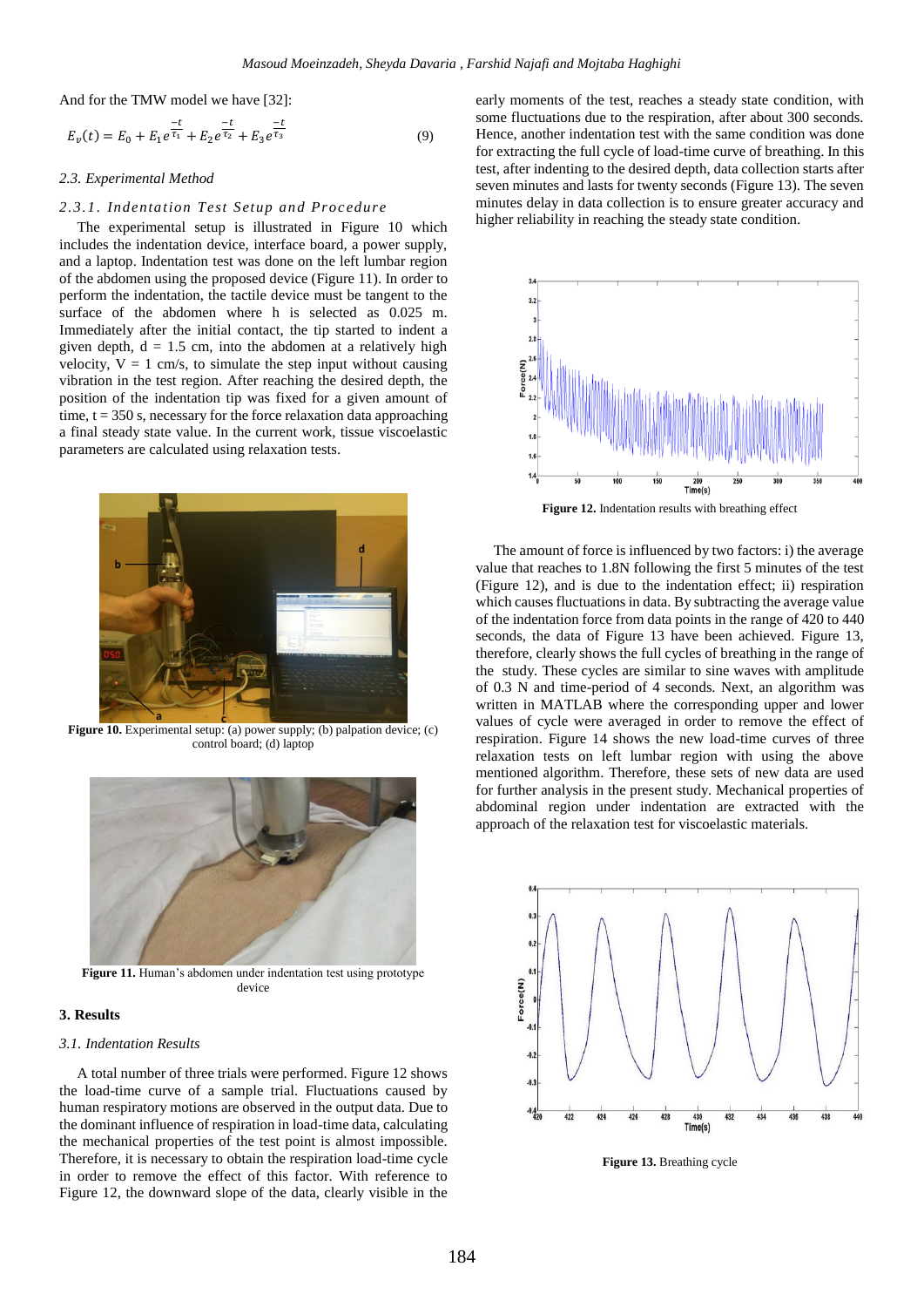

Figure 14. Indentation by removing the effect of breathing

#### *3.2. Identification Algorithm*

A MATLAB program was developed to fit Eq. (5) to the stress relaxation load–time, curve obtained from the experimental data, using NLS curve fitting method. The values of the estimated parameters in  $E<sub>v</sub>$  depend on the experimental data and the viscoelastic model.

### *3.3. Model Estimation*

Viscoelastic model, experimental data, and NLS curve-fitting method are used to identify model parameters with different orders. Estimated parameters of viscoelastic models are presented in Table 1-3. Figure 15 shows the comparison of the mean value of the three experimental data fitted with the three viscoelastic models. Improvement of the fitting is observed from SLS model to DMW and TMW models.

| <b>Table 1.</b> Estimated parameters of SLS model |            |            |             |           |                                |  |  |
|---------------------------------------------------|------------|------------|-------------|-----------|--------------------------------|--|--|
| SLS Model                                         | $E_0(kPa)$ | $E_1(kPa)$ | $\tau_1(s)$ | R-squared | Sum of<br>Squared Errors (SSE) |  |  |
| First test                                        | 8.25       | 2.97       | 59.9        | 0.8908    | 5.30e6                         |  |  |
| Second Test                                       | 8.20       | 3.00       | 57.8        | 0.8868    | 5.61e6                         |  |  |
| Third test                                        | 8.14       | 3.11       | 56.7        | 0.8927    | 5.33e <sub>6</sub>             |  |  |
| Mean                                              | 8.19       | 3.02       | 58.1        | 0.8901    | 5.41e <sub>6</sub>             |  |  |

**Table 2.** Estimated parameters of DMW model

| SLS Model   | $E_0(kPa)$ | $E_1(kPa)$ | $E_2(kPa)$ | $\tau_1(s)$ | $\tau_2(s)$ | R-squared | Sum of<br>Squared Errors (SSE) |
|-------------|------------|------------|------------|-------------|-------------|-----------|--------------------------------|
| First test  | 8.21       | 2.61       | 2.51       | 71.7        | 2.8         | 0.9330    | .20e6                          |
| Second Test | 8.15       | 2.62       | 2.51       | 70.3        | 3.0         | 0.9324    | .29e6                          |
| Third test  | 8.10       | 2.72       | 2.35       | 68.5        | 3.2         | 0.9333    | .26e6                          |
| Mean        | 8.15       | 2.65       | 2.46       | 70.16       |             | 0.9329    | .25e6                          |

**Table 3.** Estimated parameters of TMW model

| SLS Model   | $E_0(kPa)$ | $E_1(kPa)$ | $E_1(kPa)$ | $E_1(kPa)$ | $\tau_1(s)$ | $\tau_2(s)$ | $\tau_3(s)$ | R-squared | Sum of<br>Squared Errors (SSE) |
|-------------|------------|------------|------------|------------|-------------|-------------|-------------|-----------|--------------------------------|
| First test  | 8.2        | 2.6        | l.68       | . .57      | 72<br>ت ا   | 37<br>،     |             | 0.9542    | l.18e6                         |
| Second Test | 8.15       | 2.61       | 1.71       | l.48       | 70.7        | 3.8         | .95         | 0.9203    | 1.32e6                         |
| Third test  | 8.10       | 2.70       | .64        | .53        | 69.2        |             | 0.97        | 0.9431    | l.22e6                         |
| Mean        | 8.15       | 2.63       | 1.67       | 1.52       | 70.6        | 3.8         | 0.97        | 0.9392    | l.24e6                         |

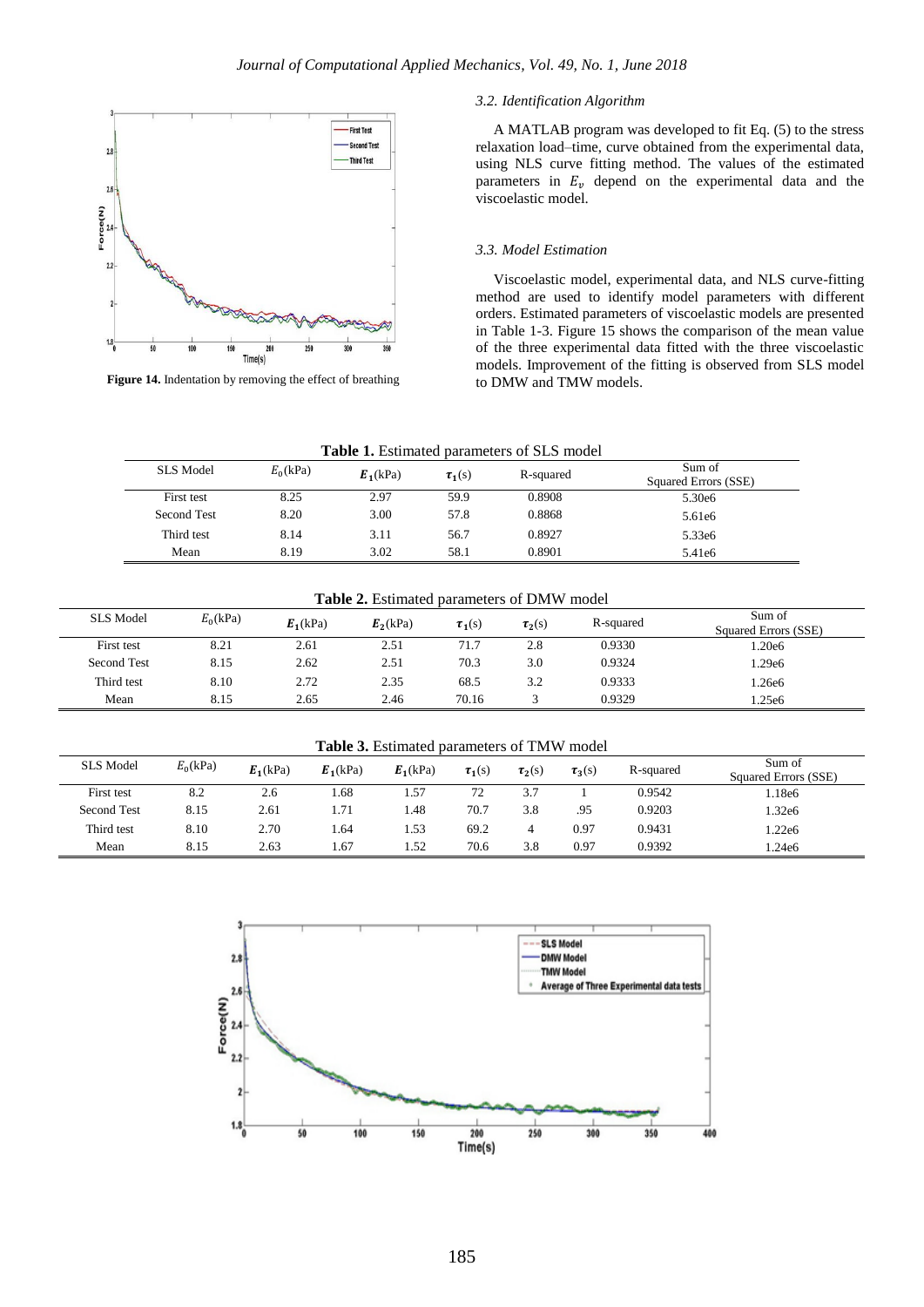*Masoud Moeinzadeh, Sheyda Davaria , Farshid Najafi and Mojtaba Haghighi*



Figure 15. Averaged of three indentation tests on left lumbar region of the abdomen fitted with the SLS, DMW and TMW models in normal and logarithmic scales

Figure 15 shows the result of fitting Eq. (5) to the results obtained from the first trial of the indentation tests. With reference to Figure 15, the SLS model has already been shown to be incapable of precisely capturing the properties of biological tissue. A comparison of R-squared values for the SLS, DMW and TMW models in Tables 1 to 3 show an increasing trend. The increase is more pronounced when DMW and TMW models are used instead of SLS model. The difference in R-squared values of DMW and TMW models is not significant. This limited improvement with the TMW model was actually achieved at the cost of introducing another two independent parameters, causing computational difficulties in numerical modeling. In the next section, the appropriate model selection for our experiments will be discussed with another approach.

#### *3.4. Model Validation and Selection*

To validate the estimated model, residual signal  $\epsilon(t)$  is used. NLS curve fitting method selects best model parameters that minimize sum of squared residuals. The minimized value depends on the order of the model and the number of data in each experiment. FPE criteria is used for model validation, and the best model with mathematical simplicity and fitting accuracy has been selected. Mathematical formulation for LSE cost function is [36]:

 $V_N = \frac{1}{2}$  $\frac{1}{2}\sum_{i} \epsilon(i)^2$ N  $i=1$  $=\frac{1}{2}$  $\frac{1}{2} \times RSS$  (10)

$$
\epsilon(t) = y(t) - \hat{y}(t) \tag{11}
$$

where  $y(t)$  and  $\hat{y}(t)$  are experimental data output, reaction load of abdomen, and estimated output by viscoelastic model, respectively.  $\epsilon(t)$  is the residual, and N is the number of the data points. Mathematical formulation for the FPE criteria is [36]:

$$
W_N^{FPE} = V_N \frac{1 + p/N}{1 - p/N}
$$
 (12)

where  $p$ ,  $N$ ,  $V_N$  are the number of the parameters, the number of data in each experiment and the minimum value of the cost function, respectively. For instance, the value of  $p$  in the SLS model is three.

The result of the comparisons is summarized in Table 4. Finally, the five-parameter model (TMW) with minimum  $W_N^{FPE}$  is selected which satisfactorily represents the experimental results. This model has mathematical simplicity and fitting accuracy based on FPE criteria.

| Table 4. Comparison between model orders using FPE criteria |  |  |  |
|-------------------------------------------------------------|--|--|--|
|-------------------------------------------------------------|--|--|--|

| Model Order | Optimal value of LSE cost<br>function $(V_N(\hat{\theta}_N))$ | Number of<br>parameters $(p)$ | Value of w in FPE test $(W_N^{FPE})$ | Mean of residual | Variance of<br>residuals |
|-------------|---------------------------------------------------------------|-------------------------------|--------------------------------------|------------------|--------------------------|
| 3(SLS)      | 2.7e6                                                         |                               | 5.50e <sub>6</sub>                   | $6.21e-5$        | 8.041e-4                 |
| 5(DMW)      | 6.25e5                                                        |                               | 6.40e5                               | 6.11e-7          | 1.89e-4                  |
| 7(TMW)      | 6.20e5                                                        |                               | 6.45e5                               | $6.06e-7$        | 1.84e-4                  |

#### **4. Discussion**

The purpose of this paper is to show the practicality of the indentation device for performing the experiments on the human abdomen and representing a simple mechanical response model. During the indentation test, the sensor plate touches the tissue and the force sensor measures the interaction forces. The deflection of the tissue is measured by a position sensor.

The response behavior of the abdominal tissue is modeled by linear viscoelastic relationships based on relaxation tests. The accurate region of the reported relaxation function is bounded by

the long time limits of the step relaxation test [37]. The long time limit of the relaxation time is chosen based on the response of the abdominal region. For modeling with higher accuracy, the response should be reached to a steady state condition. To select appropriate linear viscoelastic model, a procedure is used which starts from a basic viscoelastic model with three-parameters, and increases model order until the best model is achieved. Numerical computations show that a five-order linear viscoelastic model is the optimal one. Therefore, with model validation methods, such as FPE criteria, the optimal model with mathematical simplicity and accuracy can be achieved.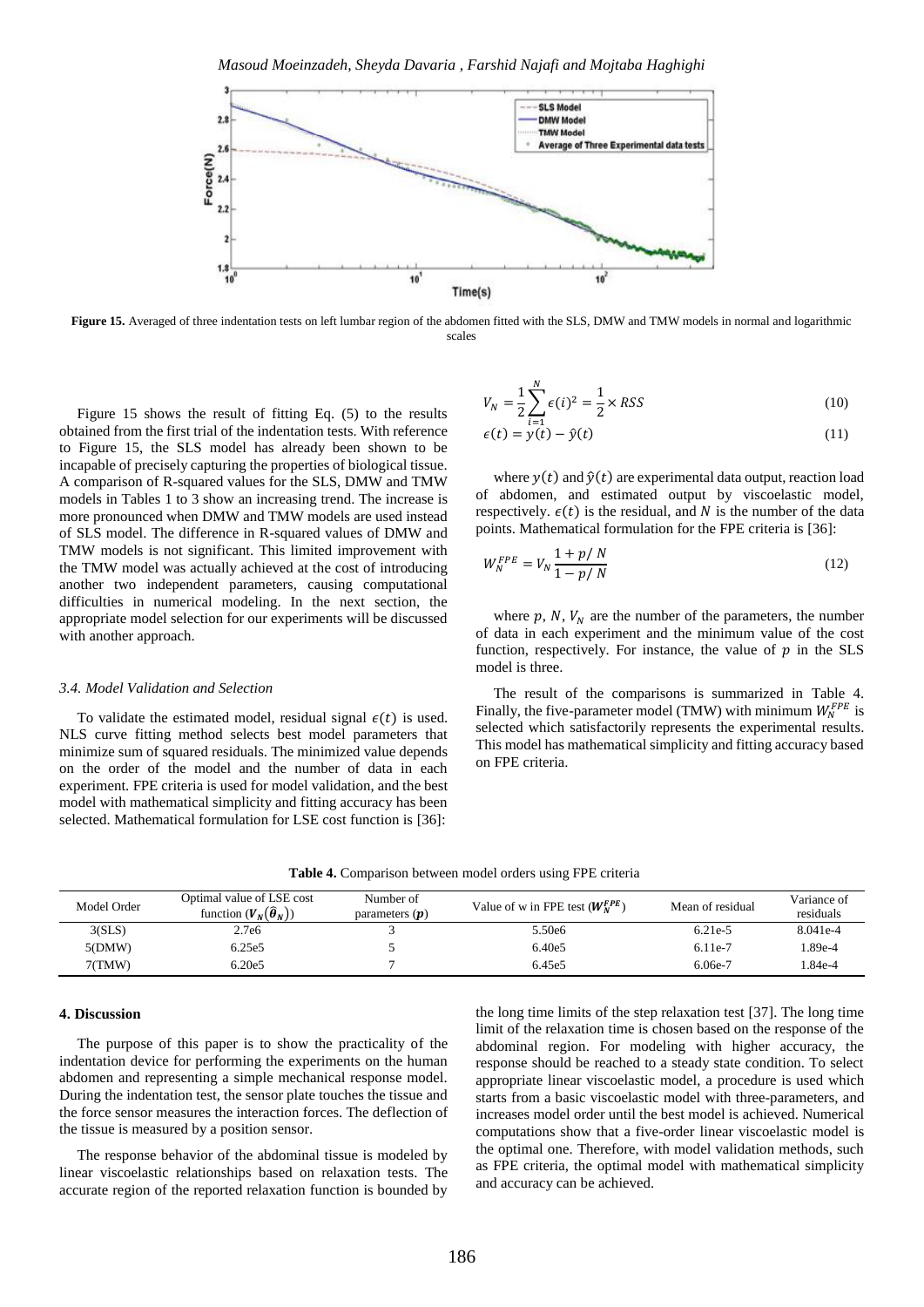Finally, certain precautions have been adopted to minimize the effect of nonlinearity in the testing configuration, such as limiting the indentation depth to less than 10% of the sample thickness. The extension of the current study to include non-linear viscoelastic models with different loading conditions and larger stress/strain is in progress in this research group.

#### **5. Acknowledgment**

The authors would like to thank the Iran National Science Foundation (INSF) who provided financial support for this research.

#### **6. Appendix**

#### *6.1. R-squared*

The coefficient of determination, R-squared, is the proportion of the variance in the dependent variable that is predictable from the independent variable. The R-squared for a linear regression model with one independent variable is:

$$
R-squared = \frac{SSR}{SST}
$$
 (1) where

$$
SSR = \sum_{i} (\hat{y}_i - \bar{y})^2
$$
 (2)

and:

$$
SST = \sum_{i} (y_i - \bar{y})^2
$$
 (3)

Where  $y_i$  and  $\hat{y}_i$  and  $\bar{y}$  are the original data values, modeled values and averaged values, respectively. SST is the total sum of squares and  $SSR$  is the regression sum of squares. The range of Rsquared is from 0 to 1. An R-square of 0 shows that the dependent variable cannot be predicted from the independent variable and an R-square of 1 shows that the dependent variable can be predicted without error from the independent variable [41].

#### *6.2. Sum of Squared Residuals (SSE)*

SSE quantifies how much the original data points,  $y_i$ , vary around the modeled data values,  $\hat{y}_i$ . SSE can be defined as:

$$
SST = \sum_{i} (\hat{y}_i - \hat{y})^2
$$
 (4)

It should be noted that  $SST = SSR + SSE$  [41].

#### **References**

[1] S. Ullrich, T. Kuhlen, Haptic palpation for medical simulation in virtual environments, Visualization and Computer Graphics, IEEE Transactions on, Vol. 18, No. 4, pp. 617-625, 2012.

[2] S. E. Waggoner, Cervical cancer, The Lancet, Vol. 361, No. 9376, pp. 2217-2225, 2003.

[3] J. Kim, B. Ahn, S. De, M. A. Srinivasan, An efficient soft tissue characterization algorithm from in vivo indentation experiments for medical simulation, The international journal of medical robotics and computer assisted surgery, Vol. 4, No. 3, pp. 277-285, 2008.

[4] P. Dario, M. Bergamasco, An advanced robot system for automated diagnostic tasks through palpation, Biomedical Engineering, IEEE Transactions on, Vol. 35, No. 2, pp. 118-126, 1988.

[5] A. Bicchi, G. Canepa, D. D. Rossi, P. Iacconi, E. P. Scillingo, A sensor-based minimally invasive surgery tool for detecting tissue elastic properties, in Proceeding of, IEEE, pp. 884-888.

[6] E. Scilingo, D. DeRossi, A. Bicchi, P. Iacconi, Haptic display for replication of rheological behavior of surgical tissues: modelling, control, and experiments, in Proceeding of.

[7] J. Yan, P. K. Scott, R. S. Fearing, Inclusion probing: signal detection and haptic playback of 2D FEM and experimental data, in Proceeding of, 14-19.

[8] V. Egorov, H. Van Raalte, A. P. Sarvazyan, Vaginal tactile imaging, Biomedical Engineering, IEEE Transactions on, Vol. 57, No. 7, pp. 1736-1744, 2010.

[9] F. J. Carter, T. G. Frank, P. J. Davies, D. McLean, A. Cuschieri, Measurements and modelling of the compliance of human and porcine

organs, Medical Image Analysis, Vol. 5, No. 4, pp. 231-236, 2001. [10] M. P. Ottensmeyer, Minimally invasive instrument for in vivo measurement of solid organ mechanical impedance, Thesis, Massachusetts

Institute of Technology, 2001. [11] M. P. Ottensmeyer, A. E. Kerdok, R. D. Howe, S. L. Dawson, The effects of testing environment on the viscoelastic properties of soft tissues, in: Medical Simulation, Eds., pp. 9-18: Springer, 2004.

[12] E. Samur, M. Sedef, C. Basdogan, L. Avtan, O. Duzgun, A robotic indenter for minimally invasive measurement and characterization of soft tissue response, Medical Image Analysis, Vol. 11, No. 4, pp. 361-373, 2007.

[13] H. Liu, D. P. Noonan, K. Althoefer, L. D. Seneviratne, Rolling mechanical imaging: a novel approach for soft tissue modelling and identification during minimally invasive surgery, in Proceeding of, IEEE, pp. 845-850.

[14] H. Liu, D. P. Noonan, B. J. Challacombe, P. Dasgupta, L. D. Seneviratne, K. Althoefer, Rolling mechanical imaging for tissue abnormality localization during minimally invasive surgery, Biomedical Engineering, IEEE Transactions on, Vol. 57, No. 2, pp. 404-414, 2010.

[15] K. Sangpradit, H. Liu, L. D. Seneviratne, K. Althoefer, Tissue identification using inverse finite element analysis of rolling indentation, in Proceeding of, IEEE, pp. 1250-1255.

[16] K. Sangpradit, H. Liu, P. Dasgupta, K. Althoefer, L. D. Seneviratne, Finite-element modeling of soft tissue rolling indentation, Biomedical Engineering, IEEE Transactions on, Vol. 58, No. 12, pp. 3319- 3327, 2011.

[17] P.-L. Yen, D.-R. Chen, K.-T. Yeh, P.-Y. Chu, Lateral exploration strategy for differentiating the stiffness ratio of an inclusion in soft tissue, Medical engineering & physics, Vol. 30, No. 8, pp. 1013-1019, 2008.

[18] S. Chonan, Z. W. Jiang, M. Tanaka, T. Kato, M. Kamei, Y. Tanahashi, Development of a palpation sensor for detection of prostatic cancer and hypertrophy (optimum structural design of sensor), International Journal of Applied Electromagnetics and Mechanics, Vol. 9, No. 1, pp. 25-38, 1998.

[19] M. Tanaka, H. Nesori, Y. Tanahashi, Development of an active palpation sensor wearable on a finger for detecting prostate cancer and hypertrophy, Ann of NanoBME, Vol. 1, pp. 141-147, 2008.

[20] L. Han, A. Noble, M. Burcher, The elastic reconstruction of soft tissues, in Proceeding of, IEEE, pp. 1035-1038.

[21] J. Kim, M. A. Srinivasan, Characterization of viscoelastic soft tissue properties from in vivo animal experiments and inverse FE parameter estimation, in: Medical Image Computing and Computer-Assisted Intervention–MICCAI 2005, Eds., pp. 599-606: Springer, 2005.

[22] I. Kato, K. Koganezawa, A. Takanishi, Automatic breast cancer palpation robot: WAPRO-4, Advanced Robotics, Vol. 3, No. 4, pp. 251-261, 1988.

[23] T. P. Prevost, A. Balakrishnan, S. Suresh, S. Socrate,

Biomechanics of brain tissue, Acta biomaterialia, Vol. 7, No. 1, pp. 83-95, 2011.

[24] X. Wang, J. A. Schoen, M. E. Rentschler, A quantitative comparison of soft tissue compressive viscoelastic model accuracy, Journal of the mechanical behavior of biomedical materials, Vol. 20, pp. 126-136, 2013. [25] M. Farshad, M. Barbezat, P. Flüeler, F. Schmidlin, P. Graber, P. Niederer, Material characterization of the pig kidney in relation with the biomechanical analysis of renal trauma, Journal of Biomechanics, Vol. 32, No. 4, pp. 417-425, 1999.

[26] P. J. Davies, F. J. Carter, D. G. Roxburgh, A. Cuschieri, Mathematical Modelling for Keyhole Surgery Simulations: Spleen Capsule as an Elastic Membrabe, Computational and Mathematical Methods in Medicine, Vol. 1, No. 4, pp. 247-262, 1999.

[27] H. Liu, D. P. Noonan, Y. H. Zweiri, K. Althoefer, L. D. Seneviratne, The development of nonlinear viscoelastic model for the application of soft tissue identification, in Proceeding of, IEEE, pp. 208-213. [28] A. J. Madhani, Design of teleoperated surgical instruments for minimally invasive surgery, PHD Thesis, MIT, 1998.

[29] E. Karadogan, R. L. Williams, J. N. Howell, R. R. Conatser Jr, A stiffness discrimination experiment including analysis of palpation forces and velocities, Simulation in Healthcare, Vol. 5, No. 5, pp. 279-288, 2010.